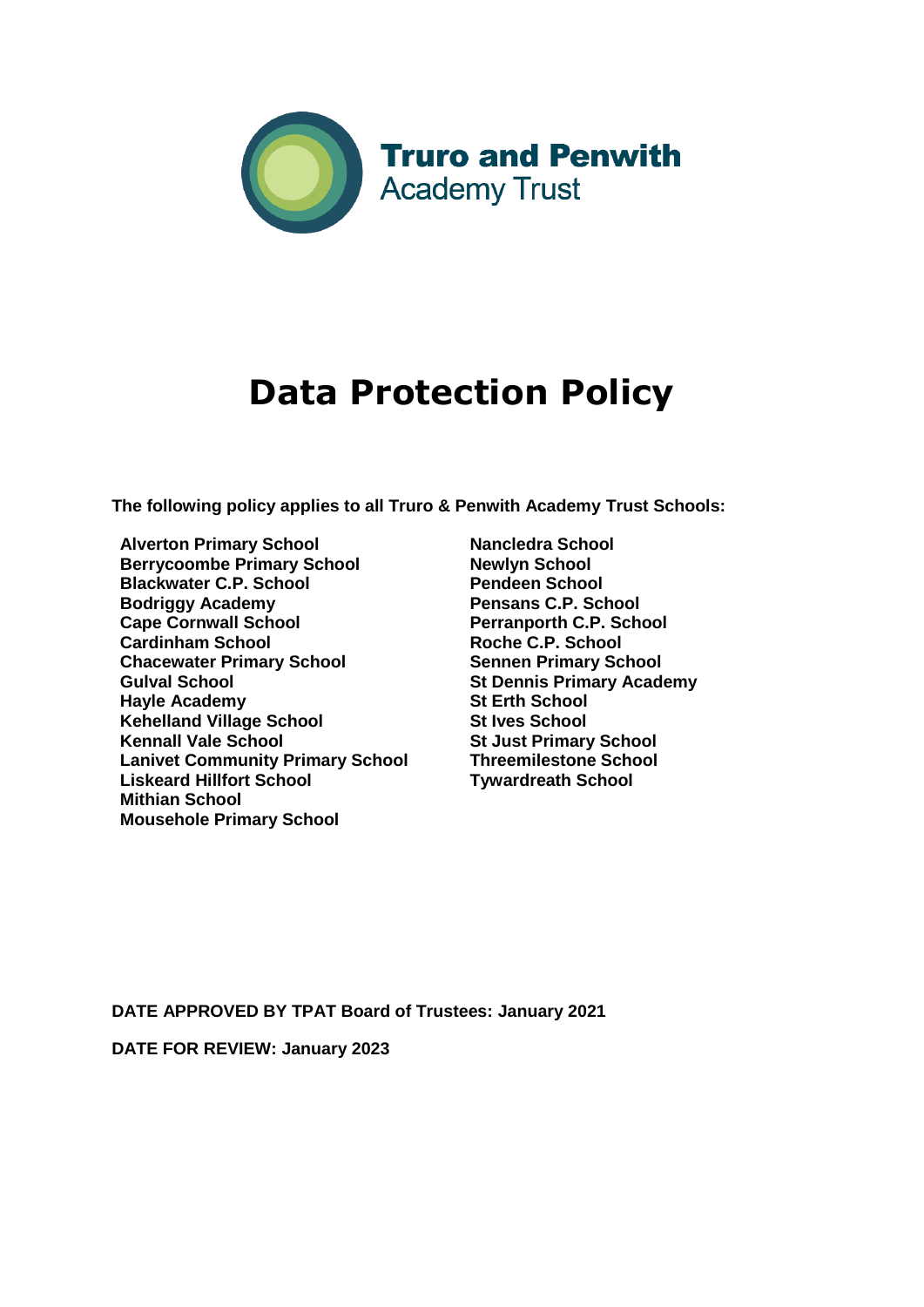

# **DATA PROTECTION POLICY**

# **Contents**

| 1. | Introduction                                                              |                                |  |
|----|---------------------------------------------------------------------------|--------------------------------|--|
| 2. | Definitions                                                               |                                |  |
| 3. | Managing Data and Data Quality                                            |                                |  |
|    | 3.1                                                                       | Fair Collection and Processing |  |
|    | 3.2                                                                       | <b>Registered Purposes</b>     |  |
|    | 3.3                                                                       | Data Integrity                 |  |
|    | 3.4                                                                       | Data and Computer Security     |  |
|    | 3.5                                                                       | <b>Procedural Security</b>     |  |
|    |                                                                           |                                |  |
| 4. | Processing Subject Access Requests                                        |                                |  |
| 5. | Enquiries and Further Information<br>Access to Personal Data Request form |                                |  |
|    |                                                                           |                                |  |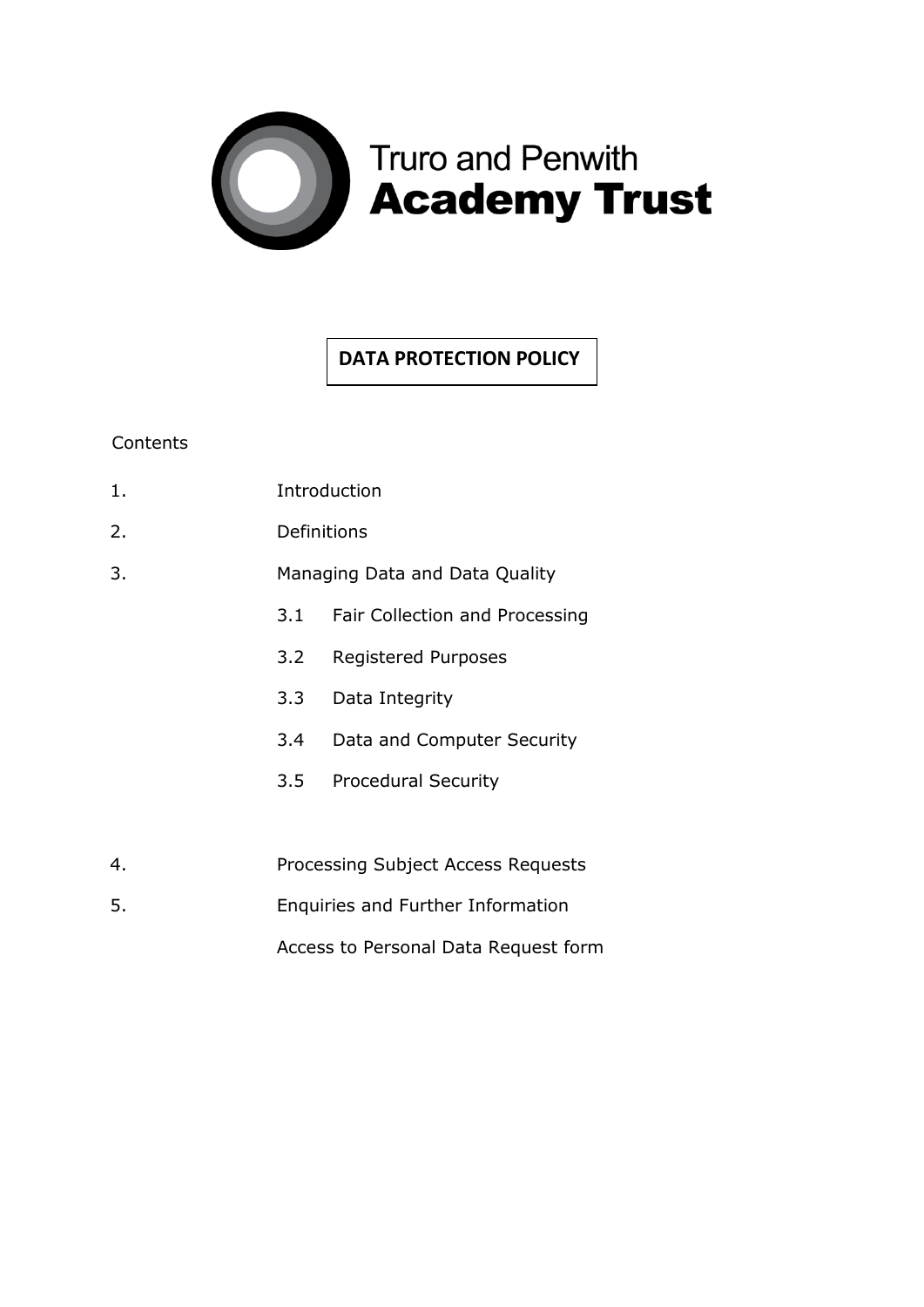# **1. INTRODUCTION**

The Board of Trustees and the Local Governing Body in each academy has overall responsibility for ensuring that records are maintained, including security and access arrangements, in accordance with Education Regulations and all other statutory provisions. On a day to day basis the Trust designates the Director of Business and Finance the Data Protection Officer for its Academies.

The Trust intends to comply fully with the requirements and principles of the Data Protection Act 2018

This policy applies to all personal data held by the Trust. It encompasses paper records, data held on computer and associated equipment of whatever type and at whatever location used by or on behalf of the Trust.

This policy applies to all those who have access to personal data, whether employees, governors (or other public representatives), trustees, employees of associated organisations or volunteers. It includes those who work at home or from home, who must follow the same procedures as they would in an office environment.

# **2. DEFINITIONS**

Within this policy reference is made to certain terms that are explained below:

- **Data Subject** an individual who is the subject of the personal data or the person to whom the information relates;
- **Processing** obtaining, recording or holding the information or data;
- **Personal Data** data which relates to a living individual who is identifiable;
- **Academy** refers to each and every Academy included in the Trust.

# **3. MANAGING DATA AND DATA QUALITY**

# **3.1 Fair Collection and Processing**

The Trust takes its responsibility for collecting and using personal data very seriously and undertakes to do so both fairly and lawfully by informing all data subjects of the reasons for data collection, the purposes for which the data are held, the likely recipients of the data and the data subjects' right of access. Wherever possible, information about the use of personal data is printed on the appropriate collection form. If details are given verbally, the person collecting the data will explain the details before obtaining the information.

# **3.2 Registered Purpose**

The Data Protection Registration entries for the Academies within the Trust are available for inspection, by appointment at the appropriate School Office. (Addresses and contact details can be found under point 5 of this policy).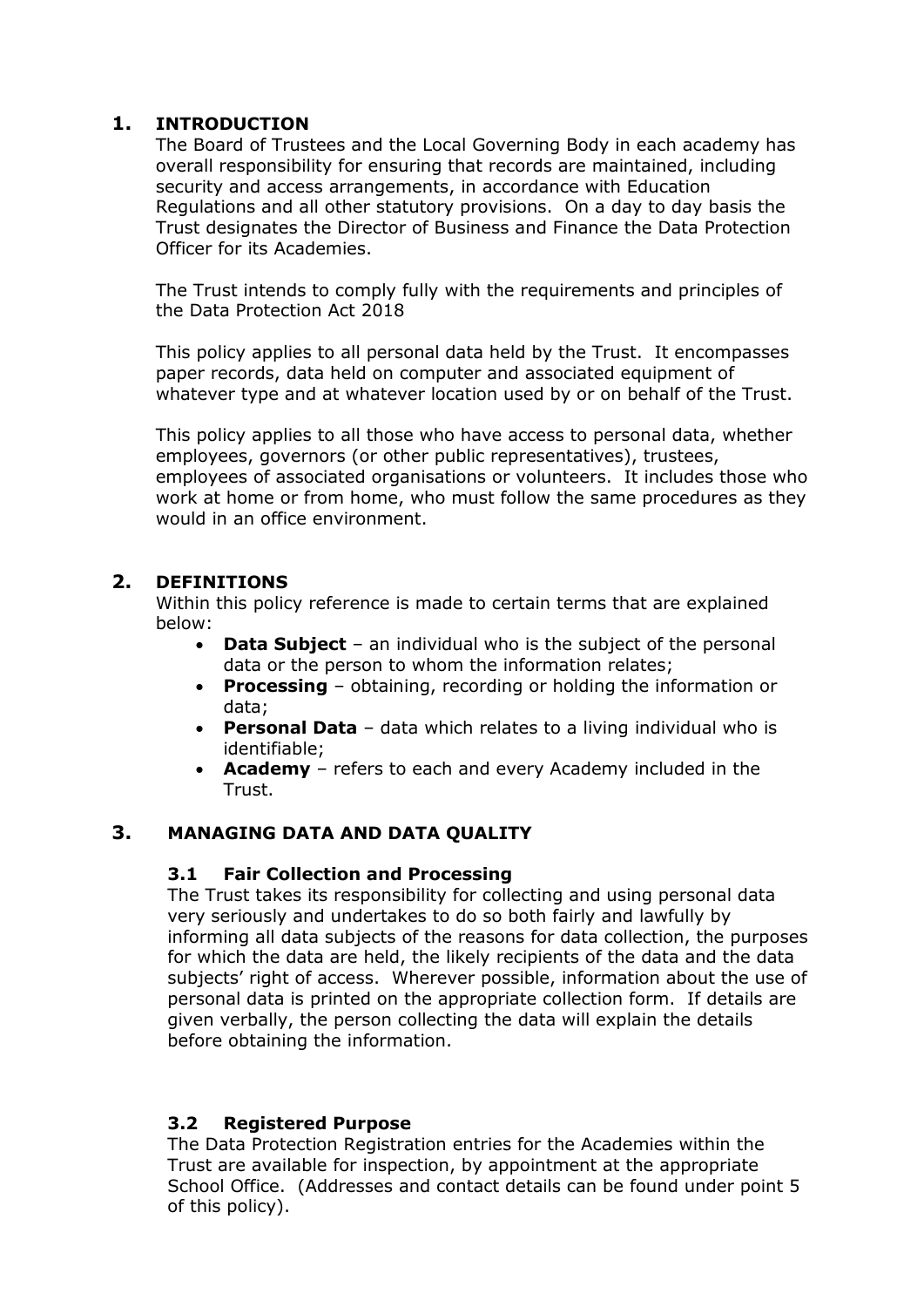Explanation of any codes and categories entered is available from the Director of Business and Finance who is the person nominated to deal with the Data Protection issues within the Trust. Registered purposes covering the data held at each academy are listed on the Academy's Registration and data collection documents. Information held for these stated purposes will not be used for any other purpose without the data subject's consent.

# **3.3 Data Integrity**

The Trust undertakes to ensure data integrity by the following methods:

#### **Data accuracy**

Data will be as accurate and up to date as is reasonably possible. If a data subject informs the Academy of a change of circumstances their record will be updated as soon as is practicable.

Where a data subject challenges the accuracy of their data, the academy will immediately mark the record as potentially inaccurate or 'challenged'. In the case of any dispute, the academy will try to resolve the issue informally, but if this proves impossible, disputes will be referred to the Local Governing Body for their judgement. If the problem cannot be resolved at this stage, either side may seek independent arbitration. Until resolved the 'challenged' marker will remain and all disclosures of the affected information will contain both versions of the information.

#### **Data adequacy and relevance**

Data held about people will be adequate, relevant and not excessive in relation to the purpose for which data is being held. In order to ensure compliance with this principle, the academy will check records regularly for missing, irrelevant or seemingly excessive information and may contact data subjects to verify certain items of data.

#### **Length of time**

Data held about individuals will not be kept for longer than necessary for the purposes registered. It is the duty of the academy office staff to ensure that obsolete data is properly erased. The Trust uses the Information and Records Management Society Records Management Toolkit for Schools for guidance on retention periods. The Toolkit can be accessed on line at:

[http://www.irms.org.uk/resources/information-guides/199-rm-toolkit-for](http://www.irms.org.uk/resources/information-guides/199-rm-toolkit-for-school)[school](http://www.irms.org.uk/resources/information-guides/199-rm-toolkit-for-school)

# **Authorised disclosures**

The Trust will process data which may include sharing data internally and externally for specific purposes set out below. In other circumstances the Trust will only share data outside of the Trust where consent has been given.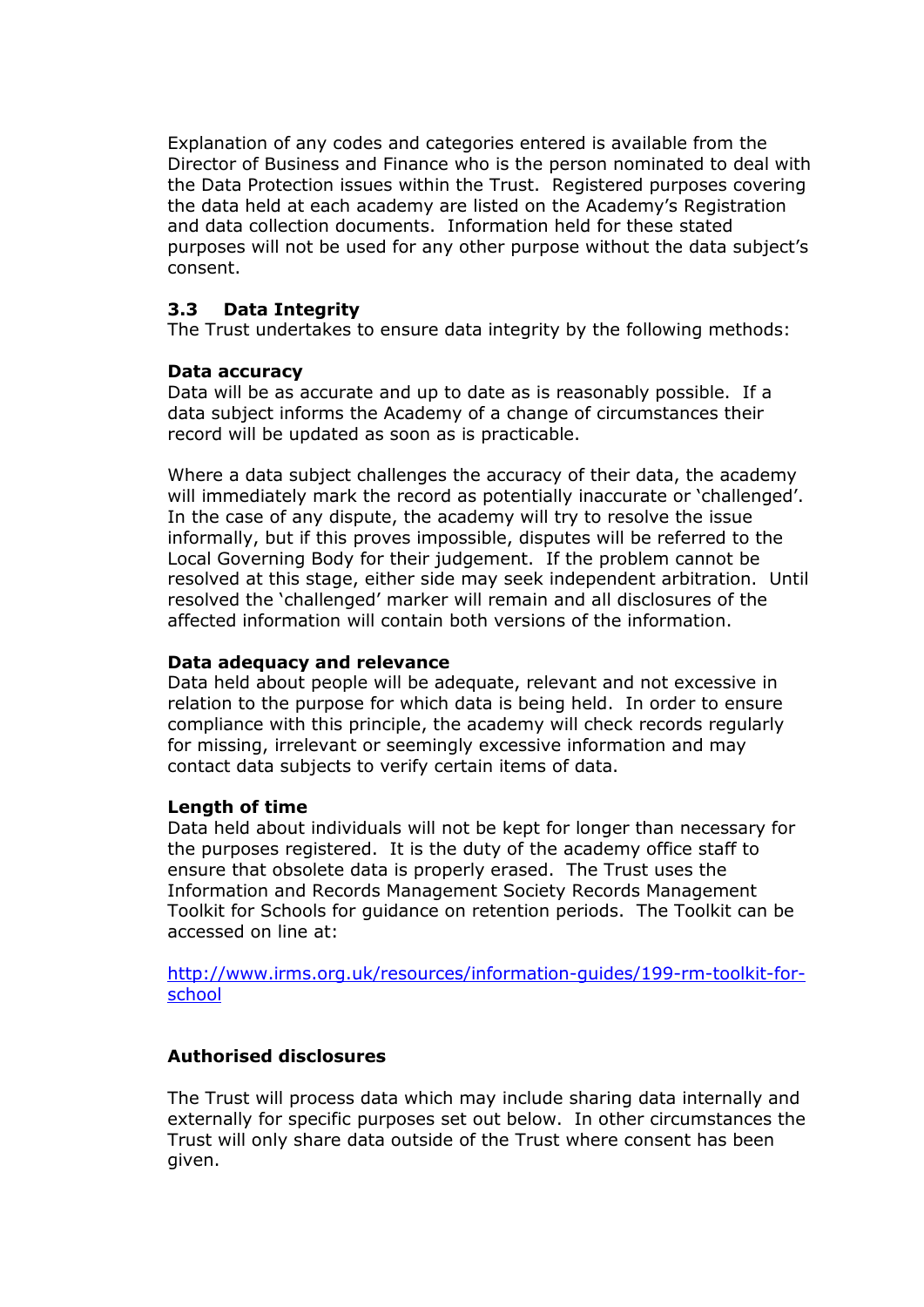These circumstances are strictly limited to:

- Pupil data disclosed to authorised recipients related to education and administration necessary for the academy to perform its statutory duties and obligations;
- Pupil data disclosed to authorised recipients in respect of their child's health, safety and welfare;
- Pupil data disclosed to parents in respect of their child's progress, achievements, attendance, attitude or general demeanour within or in the vicinity of the academy;
- Staff data disclosed to relevant authorities e.g. in respect of payroll and administrative matters;
- Unavoidable disclosures, for example to an engineer during maintenance of a computer system. In such circumstances the engineer would be required to sign a form promising not to disclose the data outside the academy;
- Only authorised and trained staff are allowed to make external disclosures of personal data. Data used within the academies by administrative staff, teachers and welfare officers will only be made available where the person requesting the information is a professional legitimately working within the academy who *needs to know* the information in order to do their work. The academy will not disclose anything on pupils' records which would be likely to cause serious harm to their physical or mental health or that of anyone else – including anything where suggestions that they are, or have been, either the subject of or at risk of child abuse.

# **Websites and social media**

On school websites or social media academies will ensure that they do not publish personal information (including images) without permission from the individual concerned. Access to websites and social media will be monitored by the academies on a regular basis.

# **CCTV**

Images of people are covered by the Data Protection Act, and so is information about people which is derived from images – for example, vehicle registration numbers. Where CCTV is used on Trust premises the Trust will inform people if it is in use.

#### **3.4 Data and computer security**

The Trust undertakes to ensure security of personal data by the following general methods such as –

# **Physical security**

Appropriate building security measures are in place on each academy site, such as alarms, window bars, deadlocks and computer hardware cable locks. Only authorised persons are allowed access to personal files. Information will be locked away securely when not in use. Visitors to the academies are required to sign in and out, to wear identification badges whilst in the academy and are, where appropriate, accompanied.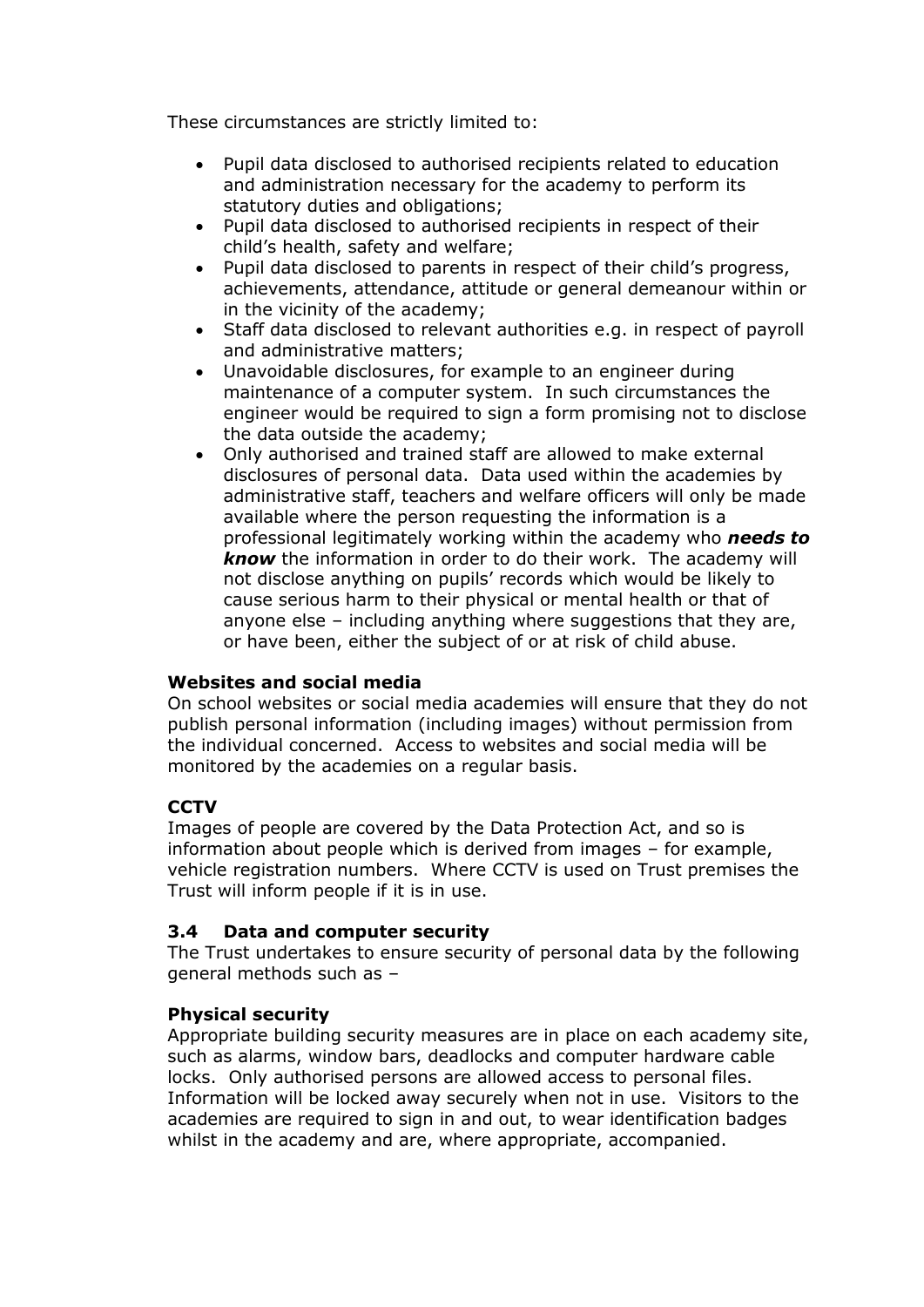# **Logical security**

Security software including firewalls are installed on all computers containing personal data and are updated on a regular basis. Where needed, mobile devices, including phones, memory sticks and laptops are also encrypted. Only authorised users are allowed access to the computer files. Security copies of computer files are taken regularly. Access to computer systems are password controlled and these passwords are changed regularly. Passwords are not shared with another person and are unique to the user.

#### **3.5 Procedural Security**

All staff are trained in their Data Protection obligations and their knowledge updated as necessary. Computer printouts as well as source documents are shredded before disposal.

Overall security for data is determined by the Headteacher in each academy and is monitored and reviewed regularly, especially if a security breach becomes apparent.

Any queries or concerns about security of data in any of the academies should in the first instance be referred to the office staff of the appropriate academy.

# **4. PROCESSING A SUBJECT ACCESS REQUEST**

Pupils have a right of access under the Data Protection Act 1998 to their own information. This is known as the right of subject access. When a child cannot act for themselves due to lack of capacity\* for example or the child gives explicit permission, parents will be able to access this information on their behalf.

\*With children this is dependent upon their capacity to understand (normally age 12 or above) and the nature of the request. The Headteacher should discuss the request with the child and take their view into account when making a decision.

#### **As a parent, what sort of information can I access?**

You have a right to access your child's educational record. This covers information that comes from a teacher or other employee of a local authority, academy or school, the pupil or you as a parent, and is processed by or for the academy's governing body or teacher, except for information the teacher has solely for their own use. So it will cover information such as the records of the pupil's academic achievements as well as correspondence from teachers, local education authority employees and educational psychologists engaged by the academy's governing body. It may also include information from the child and from you, as a parent. Information provided by the parent of another child would not form part of a child's educational record.

#### **As a parent, how can I access my child's educational record?**

By making a request in writing to the Academy's local Governing Body. You can use the form at the end of this policy or you can contact the academy to request a copy is sent to you. Alternatively, you can submit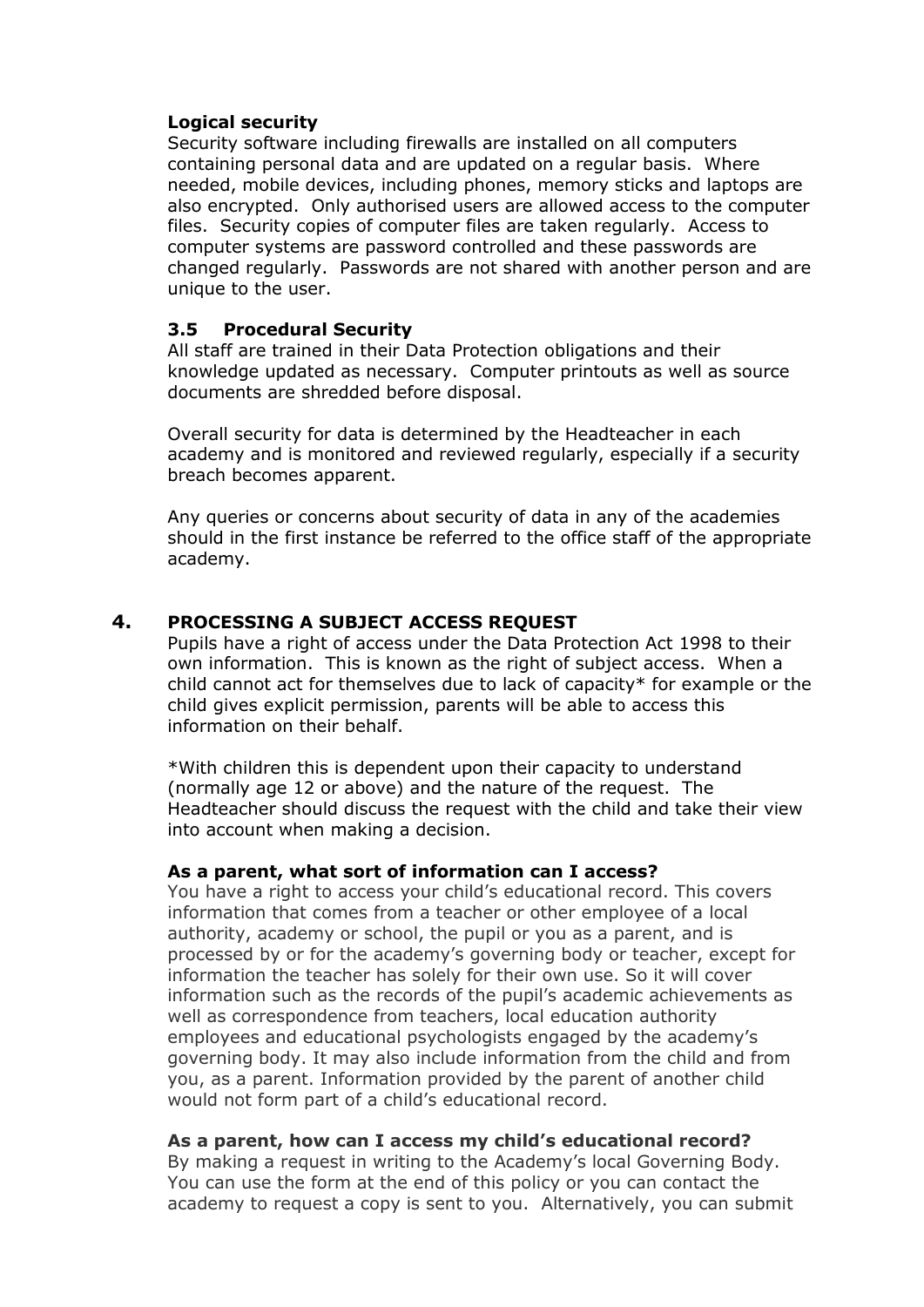your request in a letter format provided you include all the information requested on the template.

#### **How long should this take?**

A request for an educational record must receive a response within 15 school days.

#### **How much will it cost?**

The academy can charge what it costs to supply a copy of the information. Full guidance on charging can be obtained from the Information Commissioners Office and the school may refer to that guidance on a case by case basis to ensure it is charging in accordance with the Regulations.

#### **As a parent, when can I request other information about my child?**

You will be able to access all the information about your child if your child is unable to act on their own behalf or gives their permission. As a general guide, a child of 12 or older is expected to be mature enough to make this kind of request.

#### **As a parent, are there circumstances where I could be denied access to my child's educational record?**

There are certain circumstances where the academy can withhold an educational record, for example, where the information might cause serious harm to the physical or mental health of the pupil or another individual.

#### **As a pupil, what rights do I have to access my information?**

You have (or someone acting on your behalf has) the right to a copy of your own information. This is known as the right of subject access. However, academies may withhold information in certain circumstances, such as where serious harm may be caused to your physical or mental health or another individual, or where the request is for an exam script or for exam marks before they are officially announced.

#### **What if the information you want involves information about another person?**

Information about another person may not always be available to you. Unless the other person gives their permission, or it is reasonable in the circumstances to provide the information without permission, the academy will be entitled to withhold this information.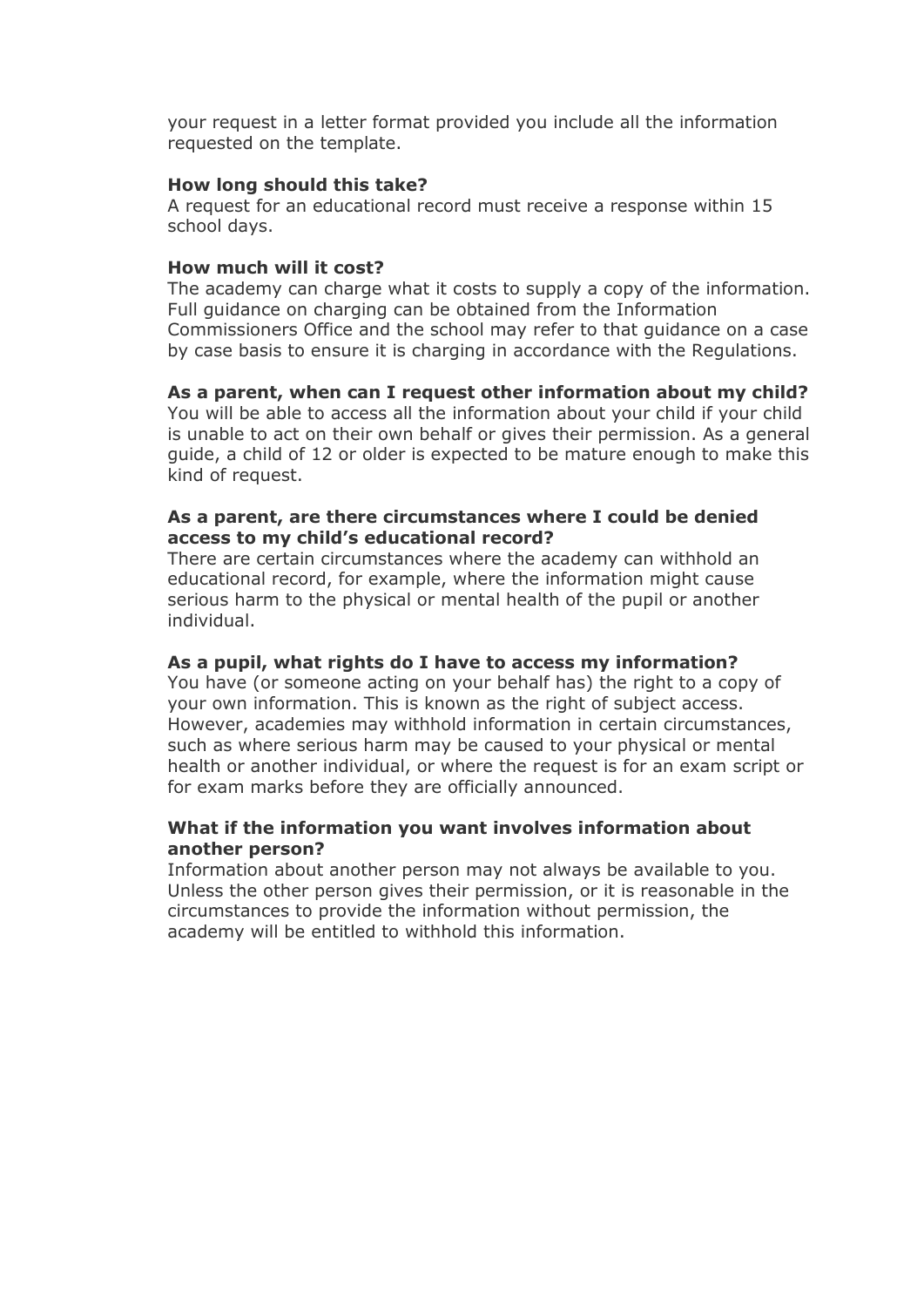#### **5. Enquiries and further information**

For academy specific information and requests please contact the academy office as follows:

| Alverton CP School<br><b>Toltuff Crescent</b><br>Alverton<br>Penzance<br><b>TR18 4QD</b><br>Tel: 01736 364087 | Email: head@alverton.cornwall.sch.uk    |
|---------------------------------------------------------------------------------------------------------------|-----------------------------------------|
| Berrycoombe School<br>Berrycoombe Vale<br>Berrycoombe<br><b>Bodmin</b><br><b>PL31 2PH</b><br>Tel: 0120874969  | Email: head@berrycoombe.cornwall.sch.uk |
| <b>Blackwater School</b><br>North Hill<br><b>Blackwater</b><br>Truro<br><b>TR4 8ES</b><br>Tel: 01872 560570   | Email: head@blackwater.cornwall.sch.uk  |
| Bodriggy Academy<br>Humphry Davy Lane<br>Hayle<br><b>TR27 4DN</b>                                             | Email: head@bodriggy.cornwall.sch.uk    |
| Cape Cornwall School<br><b>Cape Cornwall Road</b><br>St Just<br>Penzance<br><b>TR19 7JX</b>                   | Email: head@cape.cornwall.sch.uk        |
| Cardinham School<br>Cardinham<br><b>Bodmin</b><br><b>PL30 4BN</b><br>Tel: 01208821326                         | Email: head@cardinham.cornwall.sch.uk   |
| <b>Chacewater School</b><br>Church Hill<br>Chacewater<br><b>TR4 8PZ</b><br>Tel: 01872 560302                  | Email: head@chacewater.cornwall.sch.uk  |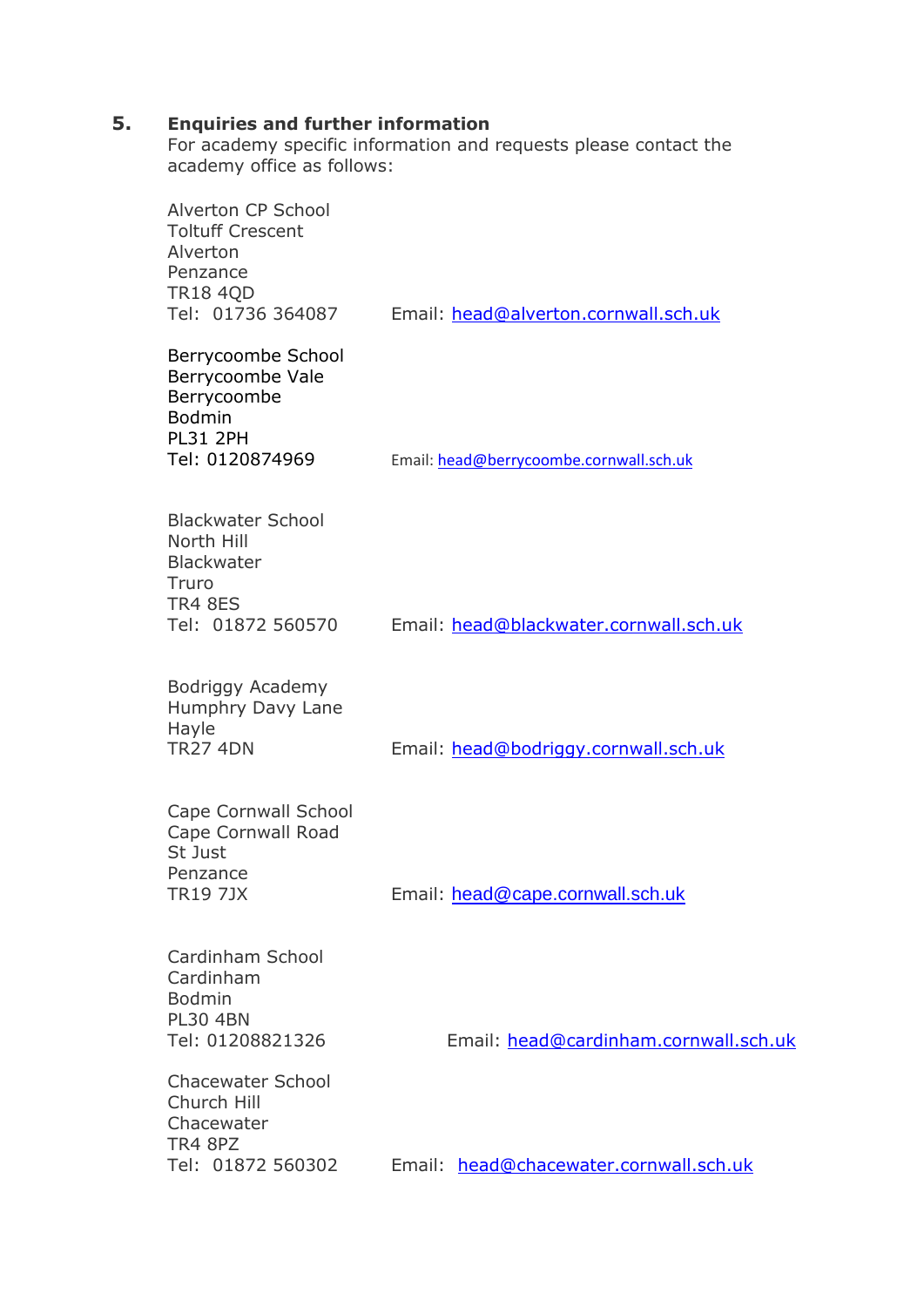| <b>Gulval School</b><br><b>School Lane</b><br>Penzance<br><b>TR18 3BJ</b><br>Tel: 01736364707           | Email: pbaker@qulvalschool.org.uk           |
|---------------------------------------------------------------------------------------------------------|---------------------------------------------|
| Hayle Academy<br>3 High Lanes<br>Hayle<br><b>TR27 4DN</b><br>Tel: 01736 753009                          | Email: head@hayleacademy.net                |
| <b>Kehelland School</b><br>Kehelland<br>Camborne<br><b>TR14 0DA</b><br>Tel: 01209 713928                | Email: head@kehelland.cornwall.sch.uk       |
| <b>Kennall Vale School</b><br><b>Park Crescent</b><br>Ponsanooth<br><b>TR3 7HY</b><br>Tel: 01872 863672 | Email: head@kennall-vale.cornwall.sch.uk    |
| Lanivet School<br>Honeys Hill<br>Lanivet<br><b>Bodmin</b><br><b>PL30 5HE</b><br>Tel: 01208831417        | Email: head@lanivet.cornwall.sch.uk         |
| <b>Liskeard Hillfort</b><br>Old Road<br>Liskeard<br><b>PL14 6HZ</b><br>Tel:01579343443                  | Email: tcook@liskeardhillfortprimary.org.uk |
| Mithian School<br><b>Buckshead</b><br>St Agnes<br>Truro<br>TR5 0XW<br>Tel: 01872 552711                 | Email: head@mithian.cornwall.sch.uk         |
| Mousehole School<br><b>Foxes Lane</b><br>Mousehole<br>Penzance                                          |                                             |
| TR19 6QQ<br>Tel: 01736 731427                                                                           | Email: head@mousehole.cornwall.sch.uk       |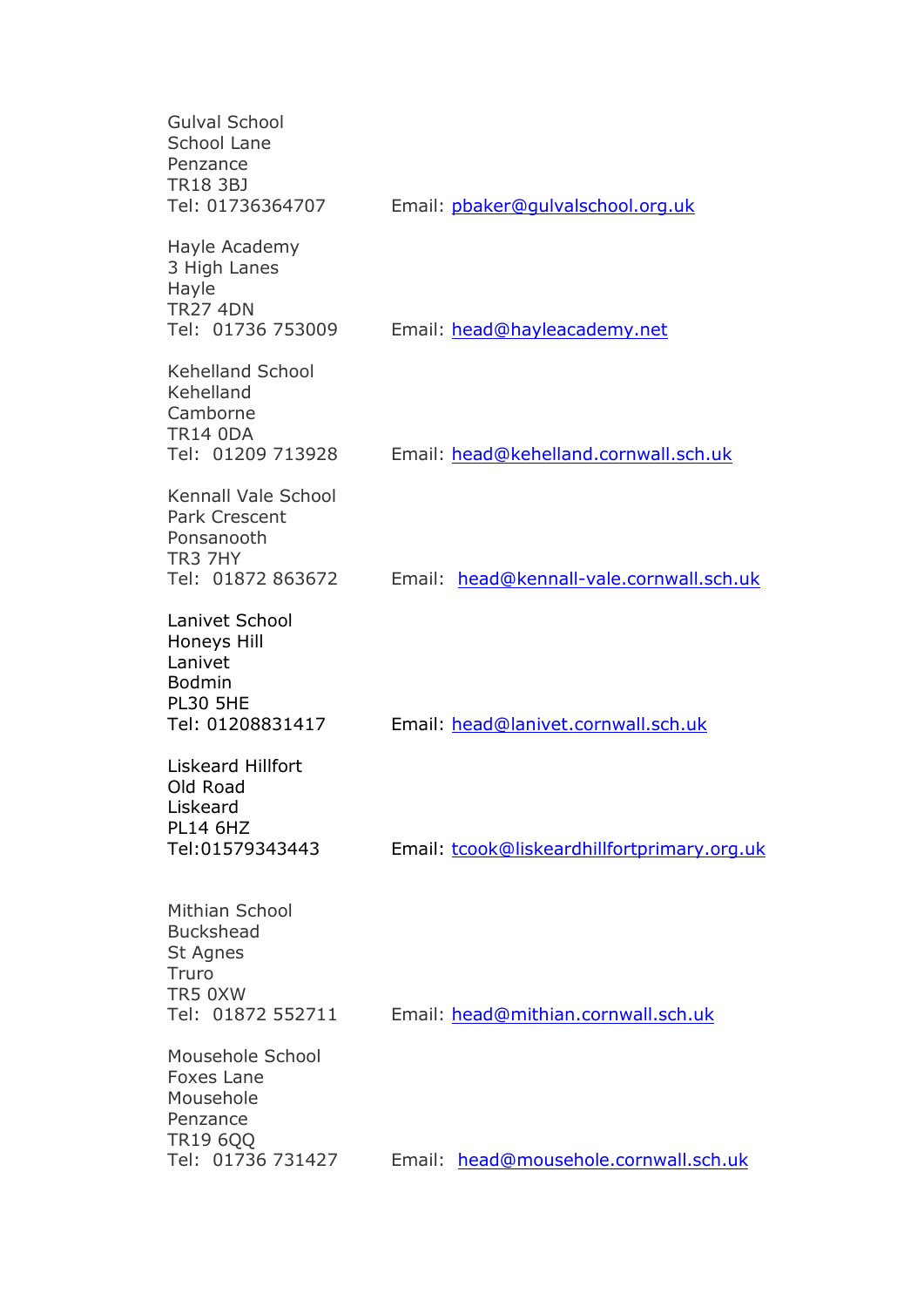| Nancledra School<br>Nancledra<br>Penzance<br><b>TR20 8NB</b><br>Tel: 01736 740409                                | Email: head@nancledra.cornwall.sch.uk     |
|------------------------------------------------------------------------------------------------------------------|-------------------------------------------|
| Newlyn School<br>Carne Road<br>Newlyn<br>Penzance<br><b>TR18 5QA</b><br>Tel: 01736 363509                        | Email: headteacher@newlyn.cornwall.sch.uk |
| Pendeen School<br>Church Road<br>Pendeen<br>Penzance<br><b>TR19 7SE</b><br>Tel: 01736 788583                     | Email: head@pendeen.cornwall.sch.uk       |
| Pensans CP School<br>Madron Road<br>Penzance<br><b>TR20 8UH</b><br>Tel: 01736 363627                             | Email: head@pensans.cornwall.sch.uk       |
| Perranporth School<br>Liskey Hill<br>Perranporth<br>TR6 0EU<br>Tel: 01872 572021                                 | Email: head@perranporth.cornwall.sch.uk   |
| Roche School<br>Fore Street<br>Roche<br><b>St Austell</b><br><b>PL26 8EP</b><br>Tel: 01726 890323                | Email: head@roche.cornwall.sch.uk         |
| Sennen School<br>Heritage Coast<br>Sennen<br>Penzance<br><b>TR19 7AW</b><br>Tel: 01736 871392                    | Email: head@sennen.cornwall.sch.uk        |
| St Dennis Academy<br>Carne Hill<br><b>St Dennis</b><br><b>St Austell</b><br><b>PL26 8AY</b><br>Tel: 01726 822546 | Email: head@stdennis.academy              |
|                                                                                                                  |                                           |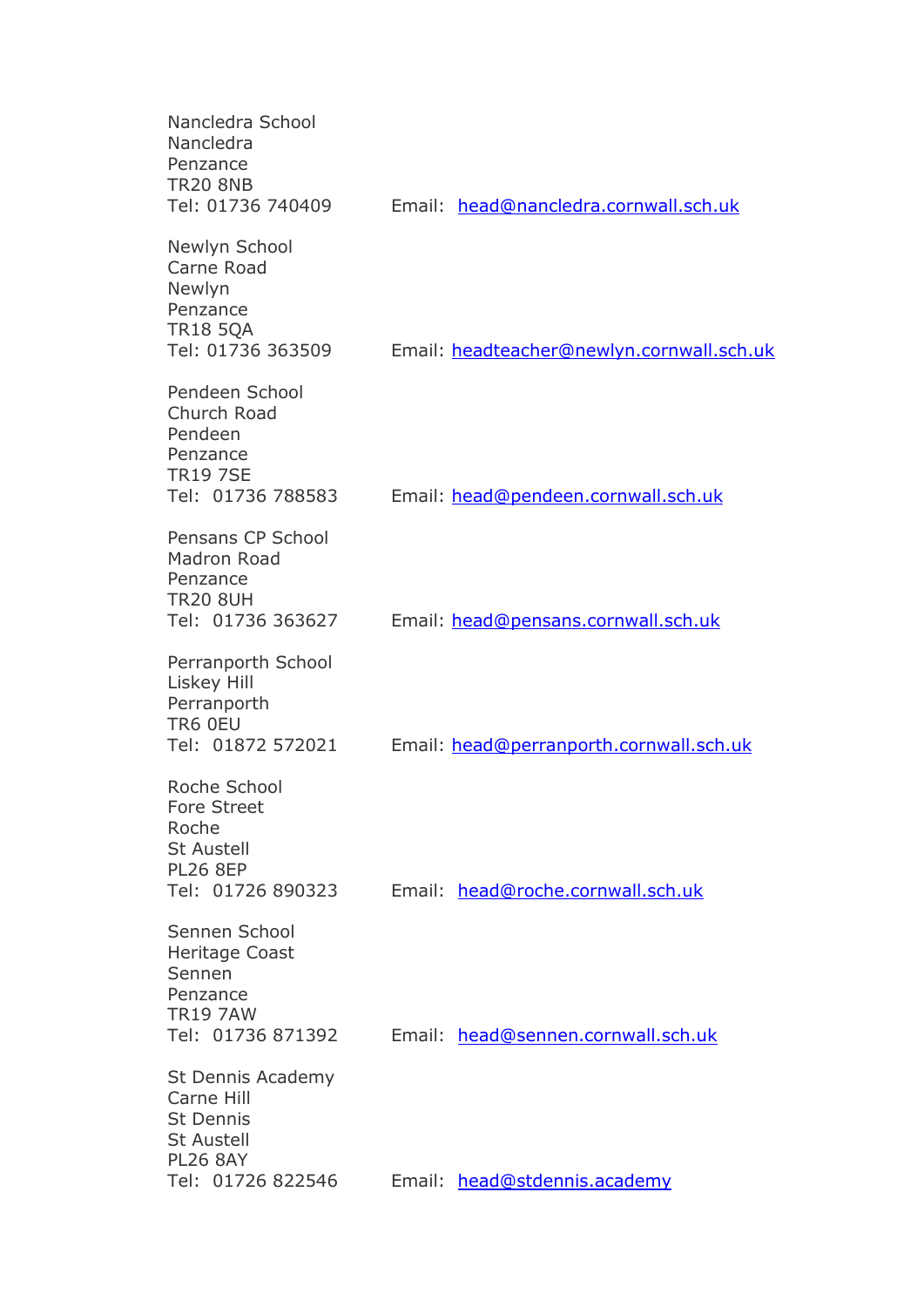| St Erth School<br>School Lane<br>St Erth<br>Hayle<br><b>TR27 6HN</b><br>Tel: 01736 753153                     | Email: head@st-erth.cornwall.sch.uk        |
|---------------------------------------------------------------------------------------------------------------|--------------------------------------------|
| St Ives School<br>Higher Tregenna<br>St Ives<br><b>TR26 2BB</b><br>Tel: 01736 795608                          | Email: head@st-ives.cornwall.sch.uk        |
| <b>St Just School</b><br>Bosorne Road<br>St Just<br>Penzance<br><b>TR19 7JU</b><br>Tel: 01736 788478          | Email: head@st-just.cornwall.sch.uk        |
| Threemilestone School<br>Polstain Road<br>Threemilestone<br>Truro<br>TR <sub>3</sub> 6DH<br>Tel: 01872 263326 | Email: head@threemilestone.cornwall.sch.uk |

For Truro and Penwith Academy Trust data protection information please contact the Director of Business and Finance, Truro and Penwith Academy Trust, Academy House, Truro Business Park, Threemilestone, Truro TR4 9LD

To contact the Information Commissioner's Office: Wycliffe House Water Lane Wilmslow Cheshire SK9 5AF

Tel: 0303 123 1113 (local rate) www.ico.org.uk